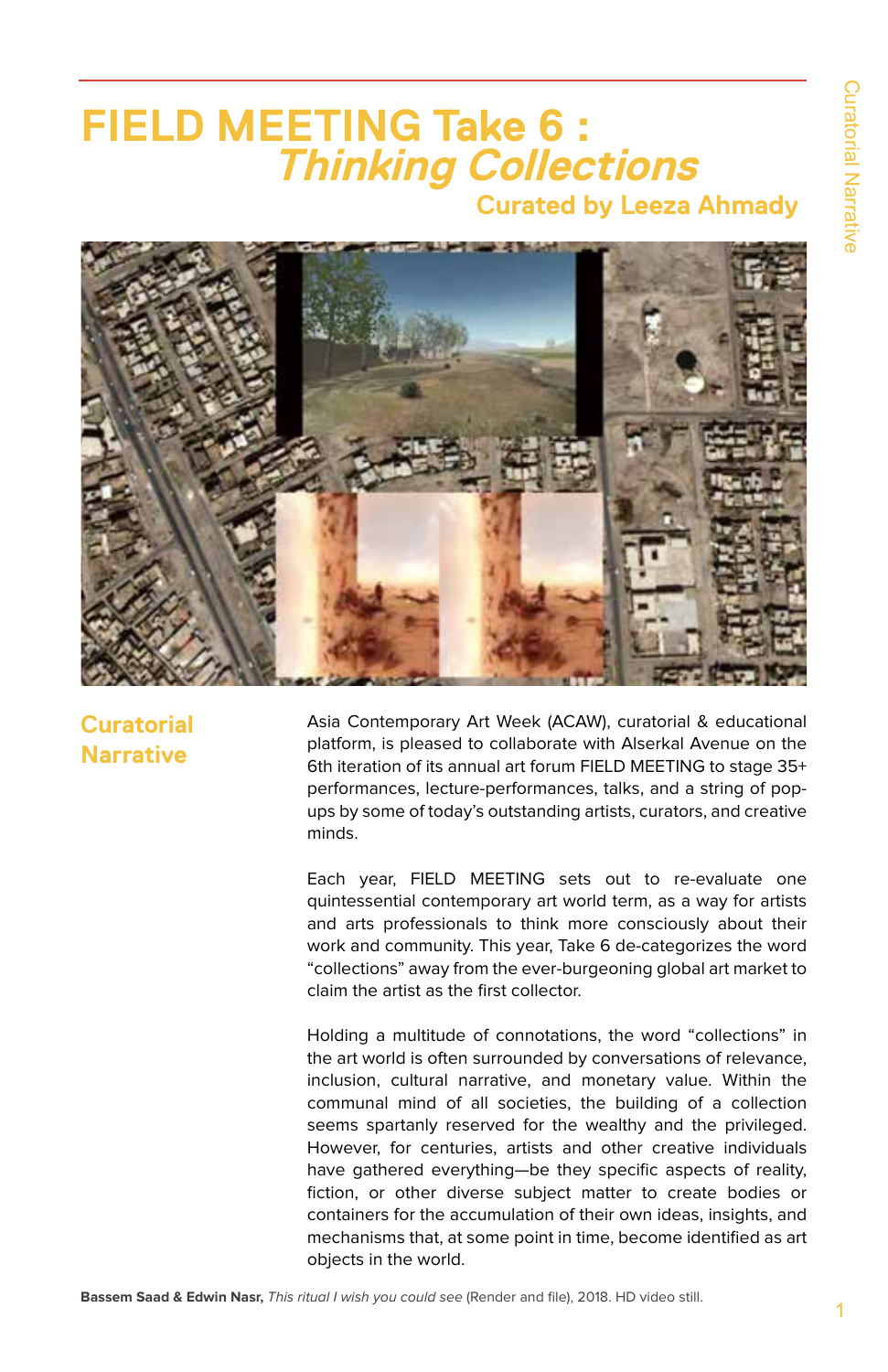During our childhood, we all collected something, if not many things, as a natural part of growing up and understanding the world: Seashells gathered on a trip to the beach, stamps from around the world kept in a shoebox under one's bed, or Lego sets pouring out of closets. We memorized lyrics of every song by the infamous Iranian pop singer Gogoosh or the national anthems of countries in the world. These forms of collections become built into the membranes of our cells as extensions of who we are, where we have been and where we wish to go—a grouping of objects, events, feelings and thoughts mapping out our existence in different instances of time and space. Today, a period distinguished by the Information Age, the bounds of collections are vigorously challenged everywhere—social media and smart technology gather and store our preferences in ways that are at once comforting, and deeply disturbing. No longer are our photographs stored in physical albums, nor our favorite CDs stacked on our living room shelves. Instead, the boundless abyss of a digital cloud instantly gobbles up all logs of our activities. Interactions have become symbolic, in so far as we often cannot link any physical trace of many of our daily experiences. Meanwhile, internet companies record, archive, and manipulate our search history to customize the advertisements we receive; perpetuating mass consumption by keeping humanity numb and ever entangled by the roots of our own collection of personal, psychological, social, and emotional insecurities.

In these circumstances, a re-evaluation of the term "collections" is in order. What exactly do we mean by "collections" and "collecting"? Who are the dominant powers at play, and what are the values these collections perpetuate? Most urgently, the forum questions the ideas, apparatuses, and visions of countless collections and if they correlate with our true purpose as human beings. How are our minds being colonized by the "information age" to serve the insatiable desires of a capitalist market system? Indeed, our attachment to consumption and the accumulation of objects are increasingly endangering the planet, which contains a countless array of animal and plant species that together, with other great elements in the universe, make up a truly boundless collection of energy, otherwise known as the cosmos.

These questions take on a much more specified valence when considering Asia as a vast continent of regions and countries that have been fragmented through the categorization and recategorizations of academicians in fixed paradigms. Premiering for the first time in Dubai at the crossroads of a geographical location, which until recent decades was not generally, referred to as Asia, FIELD MEETING Take 6 addresses the lack of ongoing, robust, and artistic connectivity between Western and Eastern regions of Asia. The forum links MENASA (Middle East, North Africa & South Asia) institutions directly with a group of diverse practitioners, whose efforts complicate categorical notions about the continent.

#### **Day 1, Morning Notes Inside Out: The Artist as Collector**

Reflection is an act often used as a potent device through which artists launch inquiries about self, society, and matters at large. Observations of their internal world in relationship to exterior realities allow them to gather an inextricable accumulation of meaning. These savored acts of assembling, ordering and reorienting of significant experiences, ideas, feelings, intuition, memory, education, training, research, and history are churned into abstract, physical, and conceptual energies over time—which are then transmutated into understandings that make up the essence of any great art work. Thus, in the first session of FIELD MEETING Take 6, the unprecedented notion of seeing the artists as the first collector is introduced through an exploration of artists' processes and artistic activities.

**Ranbir Kaleka** (New Delhi) discusses his childhood spent in an Indian village haveli, or mansion, considering how these years contributed to the development of his nuanced inner



**Haiyang Wang**, The Birth of the Word, to the Demise of the Bird, 2014-2018. Pastel on sandpaper.

life and sense of proportion. Through a container of occurrences, which he refers to as "visual events," his work activates stories, images, and ideas from the drawers of his own mind, and that of the collective conscience, to offer repertoires of meaning and reading for viewers. On another spectrum of reflection, **Heman Chong** (Singapore) unpacks Foreign Affairs, an ongoing project representative of his quintessential practice documenting the unseen—photographs of embassy backdoors taken on his travels around cities of the world. As symbolizing barriers between the people and the government, Chong exposes these hermetically sealed entryways from the outside in to apprehend speculation often used by government officials in making policy. By extension, Chong then speculates on these same agents' place for carrying out covert actions. Expanding the Morning's accent on quiet and personal meditations, **Nikhil Chopra**'s (Goa) 1-hour performance-action invites the audience to contemplate transformation through a large-scale landscape drawing, which he renders on-site with lipstick.

## **Day 1, Afternoon Notes Pendulum Swings & Spheres of Influence**

The principle of polarity, also known as the forces of yin and yang, is foregrounded in the Afternoon Notes with a compilation of visionary "projects for empowerment" that in fact operate as ruthless mechanisms for depletion, destruction, and antagonism.

Through a lecture-performance iteration of her former multi-chapter animation project: Atomi Daamaki Wali Mohabbat (The Atomically Explosive Love), **Umber Majeed** (New York & Lahore) chronicles nuclear power in Pakistan within the frameworks of aesthetics, nationalism, state propaganda, community, and self. On a similar note, **Bassem Saad & Edwin Nasr** (Beirut) juxtapose Western military-entertainment mindsets with the use of virtual reality and video games in the Middle East to examine how historical, geopolitical, and identitarian narratives are simulated. In his obsessive studies of a region marked by climate change and recent geopolitical expansions, **Alexis Destoop** (Sydney & Brussels) reconfigures the history of the Russian-Norwegian borderland to re-imagine this space as a poetical re-appropriation, portraying a zone where past and future are confounded.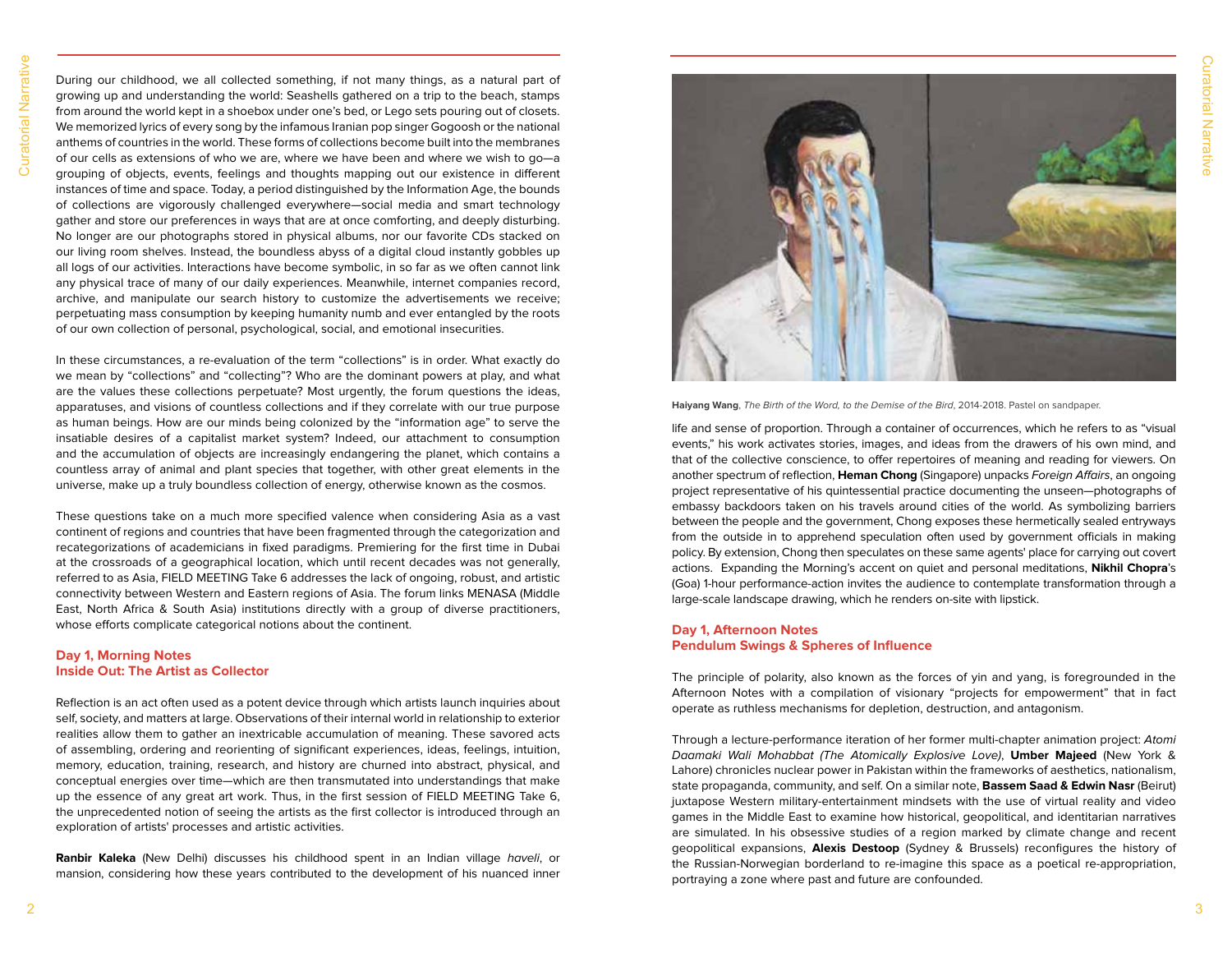**Khadim Ali**'s (Sydney & Kabul) talk entitled Demonology sheds light on the forces of destruction through the entanglements of the Dew and the Pari (demons and angels) in the mythologies of Central Asia and elsewhere. Dissecting its lore, Ali views demonology as an enabler for the "othering" of and persecution of minority groups such as the Hazara in Afghanistan. Also drawing from his native country, **Moe Satt** (Yangon) codifies the oppressive socio-political conditions of warfare experiences in Myanmar through a set of facial and body gestures in his performance  $F \nvert n' F$ (face and finger).

## **Day 1, Evening Notes Modes of Being: Ideologies and Space as Malleable Entities**

Reinterpreting the role of collections, the presenters in Day 1, Evening Notes act as the provocateurs of different modes of being by interacting with various social codes and ideologies to challenge their true meaning. What if our collections of knowledge such as psychoanalysis and transculturalism are to be



**Heman Chong**, Foreign Affairs #62, UV print on unprimed canvas, 51 x 78.7 x 1.5 inches (130 x 200 x 5 cm), Signed and dated verso, Unique, 2018.

given new realms of practice? It would require going back to the drawing board entirely, not only in our reading of social codes, but the meaning of what occupying a physical space signifies. What if the space in which you lived could literally enlighten you, raise the level of your consciousness, or, even better, allow you to live immortally?

**Sam Samiee**'s (Tehran) talk delves into psychoanalysis, Manichaeism, and the Persian code of conduct, Adab, as interconnecting beliefs which can be used to reconstruct epistemic frames of mind. Adab has often been thought of as an immaleable set of rules or customs one must follow to achieve a good life. However, Adab is not so different from psychoanalysis and Manichaeism, as all three systems are working to achieve internal harmony through different means. Similarly, in her work Hatayi, **Burçak Bingöl** (Istanbul) recounts the trade of Chinese porcelain via the Silk Road, which influenced the evolution of the highly distinctive Ottoman Court style. Here, the fluidity of aesthetics across geographic borders as caused by transculturalism, recasting one's conception of spatiality to create a deeper meaning and history of artistic influence.

Also dealing with spatiality, **Chongbin Zheng** (San Francisco & Shanghai) presents a talk in which he applies an understanding of light as a function of garden building culture. Zheng challenges the idea that gardens were created as signifiers of wealth and status. He asserts that their true function was to enlighten their inhabitants in living a more consequential life in connection to nature. This reacquisition of space extends even further through the grand project of the artist / architect / scientist / revolutionary couple **Arakawa & Madeline Gins** as introduced by **ST Luk** (New York & Tokyo) through an excerpt film entitled Children Who Won't Die. The couple's legendary death-defying philosophy of transformative housing has challenged the bounds of space not simply as a source of enlightenment, but as an interaction with the physical body as a means for a longer life.

Rounding out Day 1, **Arahmaiani Feisal** (Yogyakarta & Tibet) urges us to adopt her "Manifesto of the Sceptic", proclaiming artists as "alchemical vessels" for change as exemplified by her long-term collaboration with Tibetan monks (and local Chinese authorities), resulting in the planting of nearly one million trees across the country.

These Evening Notes on Day 1 lay bare for us how creative foresight can transcend rigid ideological dictums and hegemonic codes into malleable material for consciousness, nourishment, and longevity. The modes of being proposed in this section are not mere intellectual exercises, but encompass a sincere physical and energetic transformation of communities—past, present, and future. While modern societies are preoccupied with individual attainment, living a truly fulfilling life is in fact rooted in our connection with and nurturing of others and the planet as a whole—the largest, true collection.

### **Day 2, Morning Notes Community As Institution and Institution as Community**

While institutional critique has long been a topic for introspection at art events, communities lacking such infrastructures are largely absent from these discourses. Residencies and art programs are abundant in the West, franchising their reach throughout cosmopolitan cities and key regional hubs. Yet, regardless of whether in an impoverished or flourishing institutional landscape, most trained artists today do not make their livelihood strictly through their art. Many allow this reality to lose their sense of purpose while also feeling entitled merely because they are granted a degree.

On the other end of the spectrum, artists within communities where institutional growth is hindered—autocratic governments, dictatorships, poverty, war, displacement and deterioration of natural environments—don't have room to discuss what is lacking. They instead mold their own forms of quasi-institutional behavior to both barely survive and, at times, greatly thrive in creating models that respond to their own local needs, history and



**Arahmaiani Feisal**, Breaking Words, 2006. Performance Documentation.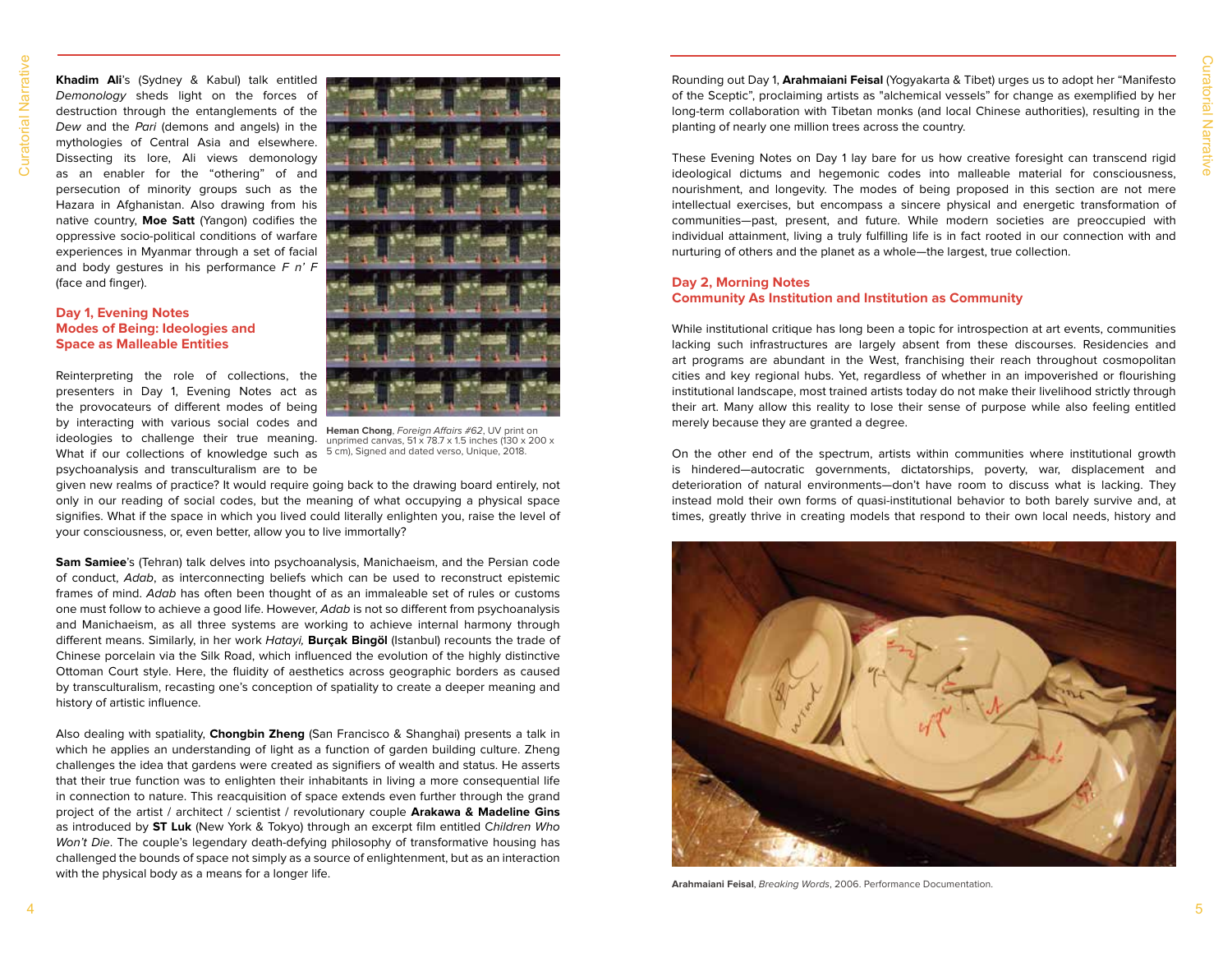artistic trajectory. Presenters in Day 2, not only tackle well established or newly launched institutional endeavors for disseminating knowledge, but also engage with alternative forms of art making and collection building outside of institutional aid.

Afghanistan Untitled, a performative reading by **Francesca Recchia** (Kabul), tackles the vulnerabilities and complexities of living in Kabul as a foreigner, entangled with the small but struggling vibrant Afghan art scene. In opposition to operating within meager circumstances prevalent in conflict zones, large established museums across thriving world economies provoke questions on how infrastructure can be improved. For instance, in her curatorial talk **Lara Day** (Hong Kong) discusses the eminent M+ museum's collection in terms of relevance and accessibility in the digital age and the institution's need for "openness" to bold ideas.



Next, following a tour of the ACAW pop-up exhibitions housed in Warehouse 46, the artists and presenters in this section discuss their work in a lively joint conversation. An online selection of 17th to 21st century Japanese prints organized by Ronin Gallery director **David Libertson** (New York) exemplifies a private gallery's sustainable strategy for expanding community through a successful merger of traditional gallery charm with an innovative digital collecting experience. The individual's relationship with the institution as community continues as the common denominator in the work of the artists, such as in Peace Coat by **Zolaykha Sherzad** (Kabul & New York). Sherzad creates art and clothing not only in an effort to preserve traditional Afghan motifs and textile making techniques, but to also reinterpret modern design. She established, directs, and has maintained Zarif Design Center for over a decade, made up of a group of women and men working together to create within a safe environment, despite the unpredictable outer world of Kabul, Afghanistan. In her pop-up, **Amina Ahmed** (New York & Tehran) incorporates her mother Zulayka Mirashah's embroidery practice, which was nurtured by a sewing circle she founded during her girlhood. Placing her own drawings and newly conceived books adjacent to her mother's work, Ahmed honors companionship and shared experience as an essential method for creative process.

 $6$  secture. Courtesy of Pirzada A. Waheed Archive (Rawalpindi, Pakistan), the CDA - Capital Development Authority **Umber Majeed,** Atomi Damaaki Wali Mohabbat (The Atomically Explosive Love), 2017-ongoing. Performance-(Islamabad, Pakistan), and Ashkal Alwan (Beirut, Lebanon).

The institution as a mighty entity, filled with resources established to meet the needs of all, is a phantom to be dismissed, much like the fantasy of meeting one's knight in shining armour. As a creative practitioner in much of the world, one is one's own institution—especially in the case of artists and curators who are often playing multiple roles from art and exhibition production to fundraising, marketing, discourse, and writing, to, at times, even acting as agents for works entering collections. The pop-up Limited Liability Pavilion 4.0 exemplifies this type of community-making in Kazakhstan as presented by art managers **Vladislav Sludskiy & Olga Vesselova** (Almaty) in an installation of works from the private collections of artists formed through donations from their artists friends, colleagues, and art and cultural partners throughout the years.

Equally as ingrained in community as composites of one's past and present experiences whether personal, inherited, or institutional, **Nadira Husain** (Berlin), in her multimedia paintings, tapestries and sculptural objects, employs a variety of pictorial symbols and compositions from her various backgrounds to reflect on cultural phenomena. In his pop-up, Iranian artist **Ali Shayesteh** (Hamadan) treats societal dictums as critically as he does his attachment to personal memorabilia, such as photographs and writings. However, overtime some of his discarded compilations became assimilated into paintings & embroidered drawings, conveying nuanced sentiments often lacking within the linguistic folklore of culture.

Ending Day 2, Morning Notes, **Moe Satt** (Yangon) stages his second performance in the forum Other Side of the Revolution / Fist on Me reiterating the traumas of war and conflict by questioning the role each of us play as bystanders to the atrocities of the world. The institution of conflict implicates that such struggles affect everyone directly or indirectly.

# **Day 2, Afternoon Notes A Loose Canon: Who is Collecting and Why?**

Extending beyond the climate-controlled containers of highly secured museums, galleries, libraries or private homes, a collection's purpose often delves into the depths of human nature itself, asking: "What are we collecting?", "Why are we collecting it?" and "Who is collecting?" In a collaborative curatorial talk, **Natasha Degen & Sandra Skurvida** (New York) consider collections through educational frameworks within the MENASA region and beyond. They scrutinize behaviors of various art departments, foreign university outposts, artists' organizations, and museums to ponder the balance between the location of a culture and its communication outside its immediate field of reference.

**Pi Li'**s curatorial talk takes M+ musem's acquisition of Chinese artist Huang Yong Ping's monumental sculpture Reptile as a case-study to ask "What does it mean to build a museum collection in the 21st century and, more importantly, is it necessary for us to establish a canonical discourse for art in Asia?" Thus, while Degen and Skurvida focus on specificities of context and location, Pi Li is preoccupied with collection building in response to the predications of a particular era in time.

In her lecture-performance, artist **Wong Kit Yi**, aka **Ali Wong** (Hong Kong & New York), spins tales about DNA as a quintessential collection making up the very essence of every human being. In addition, she discusses projects for which she boldly courted collectors to purchase her would-be produced works as part of the making and conceptualization process of the projects. Leaping steps further, a year later, she offered collectors a 99-year lease for another series Magic Wands, Batons and DNA Spiders, as a critical nod to the historical precedent, the leasing of Hong Kong by the British from China.